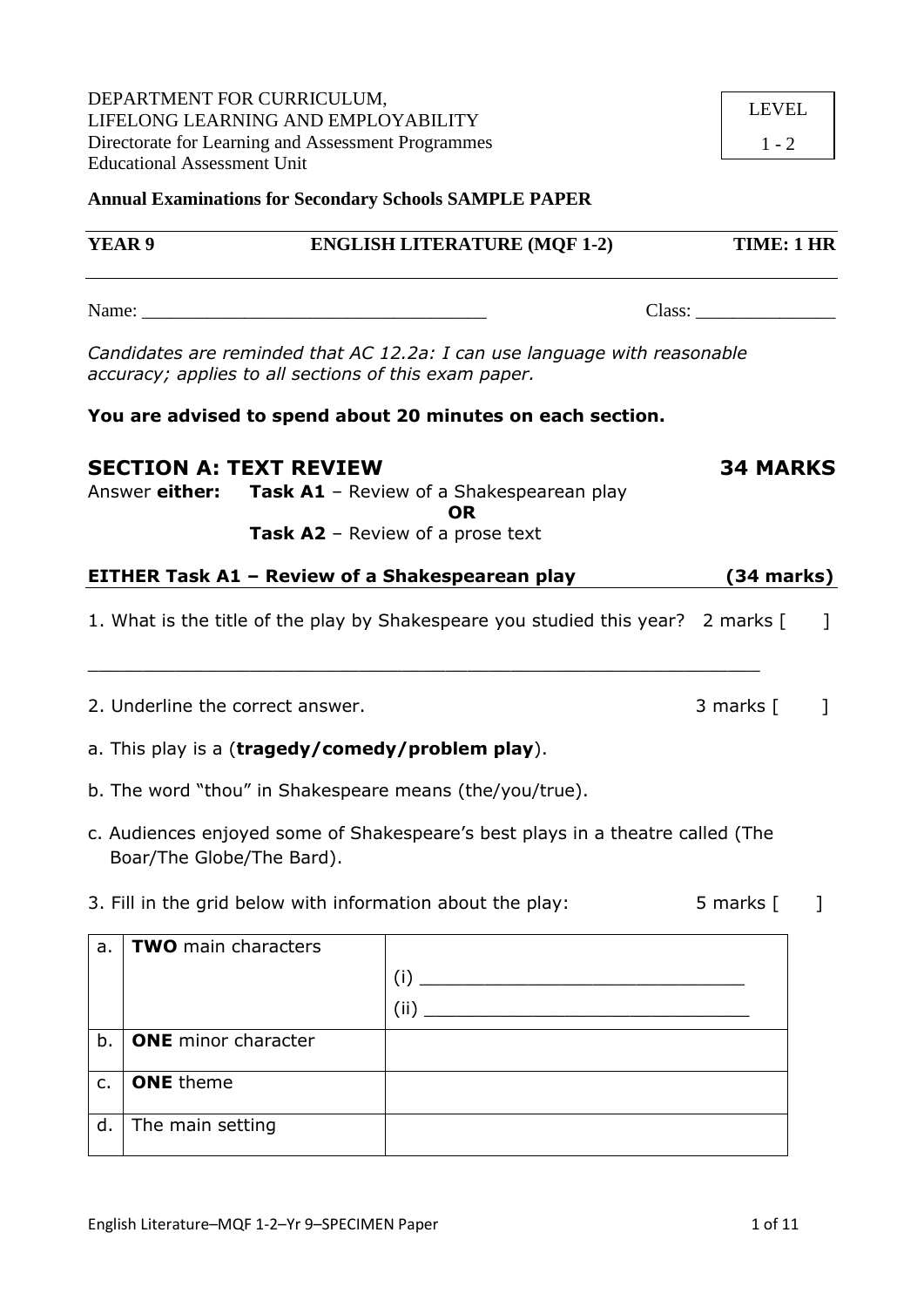| 4a. Write about your favourite scene in the play.                                                                                                                                                                 | 10 marks [       |
|-------------------------------------------------------------------------------------------------------------------------------------------------------------------------------------------------------------------|------------------|
|                                                                                                                                                                                                                   |                  |
|                                                                                                                                                                                                                   |                  |
|                                                                                                                                                                                                                   |                  |
|                                                                                                                                                                                                                   |                  |
|                                                                                                                                                                                                                   |                  |
| 4b. Explain why it is your favourite scene in the play.                                                                                                                                                           | 4 marks [<br>1   |
|                                                                                                                                                                                                                   |                  |
| 5. Your friends have never read or watched this play.<br>Write an online message to your friends, telling them why you recommend/do not<br>recommend the play, giving at least TWO reasons supported by the text. |                  |
| Your message should be around one paragraph long.                                                                                                                                                                 | 10 marks [<br>-1 |
|                                                                                                                                                                                                                   |                  |
|                                                                                                                                                                                                                   |                  |
|                                                                                                                                                                                                                   |                  |
|                                                                                                                                                                                                                   |                  |
|                                                                                                                                                                                                                   |                  |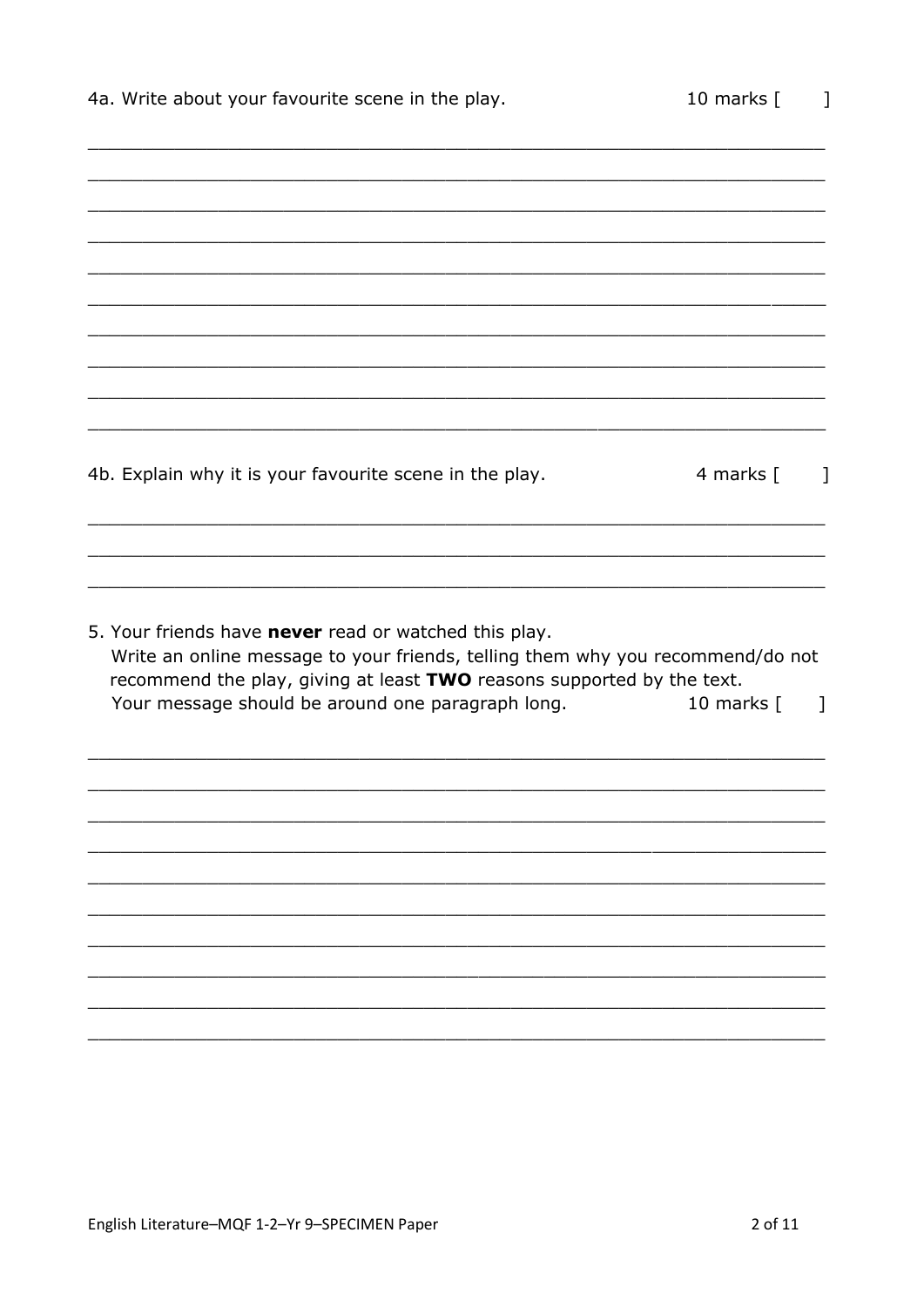| OR Task A2 - Review of a prose text                                           | $(34$ marks)                                                                                                                                                                                                                                                                                                                                                                  |                                                      |              |
|-------------------------------------------------------------------------------|-------------------------------------------------------------------------------------------------------------------------------------------------------------------------------------------------------------------------------------------------------------------------------------------------------------------------------------------------------------------------------|------------------------------------------------------|--------------|
| <b>Complete the following sentences.</b>                                      |                                                                                                                                                                                                                                                                                                                                                                               | 2 marks [                                            | 1            |
| 1a. The title of the novel/short story I am going to review is:               |                                                                                                                                                                                                                                                                                                                                                                               |                                                      |              |
|                                                                               |                                                                                                                                                                                                                                                                                                                                                                               | <u> 1989 - Jan Barnett, fransk politik (d. 1989)</u> | (1m)         |
|                                                                               |                                                                                                                                                                                                                                                                                                                                                                               |                                                      |              |
| Answer the following questions.                                               |                                                                                                                                                                                                                                                                                                                                                                               |                                                      |              |
| 2. What is the genre of the story?                                            |                                                                                                                                                                                                                                                                                                                                                                               | 1 mark $[$                                           | - 1          |
| 3. What is the main setting of the story?                                     |                                                                                                                                                                                                                                                                                                                                                                               | 1 mark $[$                                           |              |
| 4. Fill in the grid below about a character you like.                         |                                                                                                                                                                                                                                                                                                                                                                               | 6 marks [                                            | $\mathbf{1}$ |
|                                                                               |                                                                                                                                                                                                                                                                                                                                                                               |                                                      |              |
| Write TWO words /<br>phrases to describe<br>what the character looks<br>like. | Write TWO words /<br>phrases to describe their<br>character.                                                                                                                                                                                                                                                                                                                  | <b>ONE</b> reason why I like<br>this character:      |              |
|                                                                               | $(i)$ and $\overline{\phantom{a}1}$ and $\overline{\phantom{a}1}$ and $\overline{\phantom{a}1}$ and $\overline{\phantom{a}1}$ and $\overline{\phantom{a}1}$ and $\overline{\phantom{a}1}$ and $\overline{\phantom{a}1}$ and $\overline{\phantom{a}1}$ and $\overline{\phantom{a}1}$ and $\overline{\phantom{a}1}$ and $\overline{\phantom{a}1}$ and $\overline{\phantom{a}1}$ |                                                      |              |
| (ii)                                                                          | (ii)                                                                                                                                                                                                                                                                                                                                                                          |                                                      |              |
| (2m)                                                                          | (2m)                                                                                                                                                                                                                                                                                                                                                                          | (1m)                                                 |              |
| 5a. Write about your favourite episode in the story.                          |                                                                                                                                                                                                                                                                                                                                                                               | 10 marks [                                           |              |
|                                                                               |                                                                                                                                                                                                                                                                                                                                                                               |                                                      |              |
|                                                                               |                                                                                                                                                                                                                                                                                                                                                                               |                                                      |              |
|                                                                               |                                                                                                                                                                                                                                                                                                                                                                               |                                                      |              |
|                                                                               |                                                                                                                                                                                                                                                                                                                                                                               |                                                      |              |

\_\_\_\_\_\_\_\_\_\_\_\_\_\_\_\_\_\_\_\_\_\_\_\_\_\_\_\_\_\_\_\_\_\_\_\_\_\_\_\_\_\_\_\_\_\_\_\_\_\_\_\_\_\_\_\_\_\_\_\_\_\_\_\_\_

 $\_$  , and the set of the set of the set of the set of the set of the set of the set of the set of the set of the set of the set of the set of the set of the set of the set of the set of the set of the set of the set of th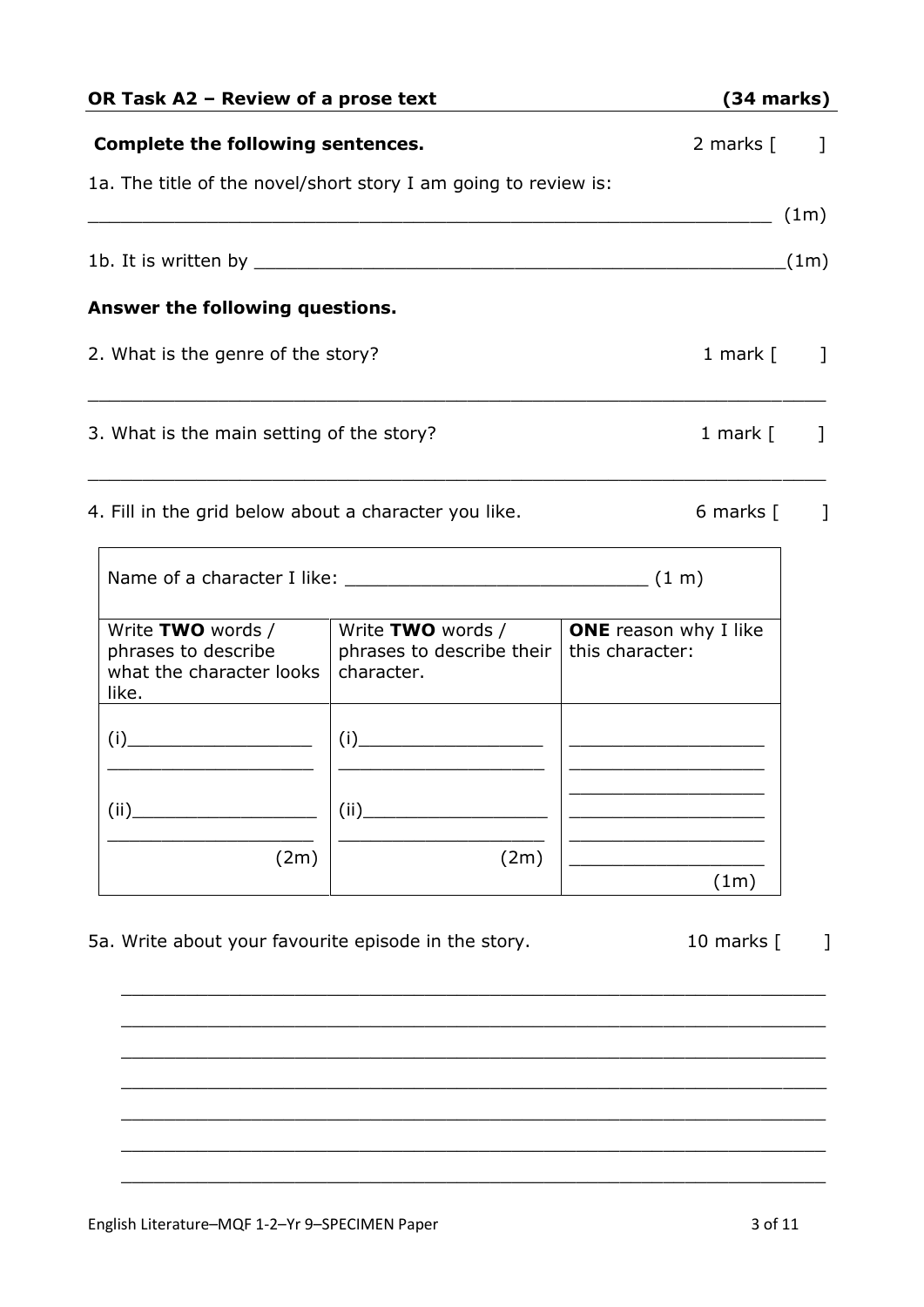5b. Explain why it is your favourite episode. 4 marks [100]

6. Your friends have **never** read this novel/short story. Write an online message to friends, telling them why you recommend/do not recommend this novel/short story, giving at least **TWO** reasons supported by evidence from the text. Your post should be around one paragraph long. 10 marks [ ]

\_\_\_\_\_\_\_\_\_\_\_\_\_\_\_\_\_\_\_\_\_\_\_\_\_\_\_\_\_\_\_\_\_\_\_\_\_\_\_\_\_\_\_\_\_\_\_\_\_\_\_\_\_\_\_\_\_\_\_\_\_\_\_\_\_

\_\_\_\_\_\_\_\_\_\_\_\_\_\_\_\_\_\_\_\_\_\_\_\_\_\_\_\_\_\_\_\_\_\_\_\_\_\_\_\_\_\_\_\_\_\_\_\_\_\_\_\_\_\_\_\_\_\_\_\_\_\_\_\_\_

 $\_$  , and the set of the set of the set of the set of the set of the set of the set of the set of the set of the set of the set of the set of the set of the set of the set of the set of the set of the set of the set of th

\_\_\_\_\_\_\_\_\_\_\_\_\_\_\_\_\_\_\_\_\_\_\_\_\_\_\_\_\_\_\_\_\_\_\_\_\_\_\_\_\_\_\_\_\_\_\_\_\_\_\_\_\_\_\_\_\_\_\_\_\_\_\_\_\_

 $\_$  , and the contribution of the contribution of  $\mathcal{L}_\mathcal{A}$  , and the contribution of  $\mathcal{L}_\mathcal{A}$  , and the contribution of  $\mathcal{L}_\mathcal{A}$ 

 $\_$  , and the set of the set of the set of the set of the set of the set of the set of the set of the set of the set of the set of the set of the set of the set of the set of the set of the set of the set of the set of th

\_\_\_\_\_\_\_\_\_\_\_\_\_\_\_\_\_\_\_\_\_\_\_\_\_\_\_\_\_\_\_\_\_\_\_\_\_\_\_\_\_\_\_\_\_\_\_\_\_\_\_\_\_\_\_\_\_\_\_\_\_\_\_\_\_

\_\_\_\_\_\_\_\_\_\_\_\_\_\_\_\_\_\_\_\_\_\_\_\_\_\_\_\_\_\_\_\_\_\_\_\_\_\_\_\_\_\_\_\_\_\_\_\_\_\_\_\_\_\_\_\_\_\_\_\_\_\_\_\_\_

\_\_\_\_\_\_\_\_\_\_\_\_\_\_\_\_\_\_\_\_\_\_\_\_\_\_\_\_\_\_\_\_\_\_\_\_\_\_\_\_\_\_\_\_\_\_\_\_\_\_\_\_\_\_\_\_\_\_\_\_\_\_\_\_\_

\_\_\_\_\_\_\_\_\_\_\_\_\_\_\_\_\_\_\_\_\_\_\_\_\_\_\_\_\_\_\_\_\_\_\_\_\_\_\_\_\_\_\_\_\_\_\_\_\_\_\_\_\_\_\_\_\_\_\_\_\_\_\_\_\_

 $\_$  , and the set of the set of the set of the set of the set of the set of the set of the set of the set of the set of the set of the set of the set of the set of the set of the set of the set of the set of the set of th

\_\_\_\_\_\_\_\_\_\_\_\_\_\_\_\_\_\_\_\_\_\_\_\_\_\_\_\_\_\_\_\_\_\_\_\_\_\_\_\_\_\_\_\_\_\_\_\_\_\_\_\_\_\_\_\_\_\_\_\_\_\_\_\_\_

\_\_\_\_\_\_\_\_\_\_\_\_\_\_\_\_\_\_\_\_\_\_\_\_\_\_\_\_\_\_\_\_\_\_\_\_\_\_\_\_\_\_\_\_\_\_\_\_\_\_\_\_\_\_\_\_\_\_\_\_\_\_\_\_\_

 $\_$  , and the set of the set of the set of the set of the set of the set of the set of the set of the set of the set of the set of the set of the set of the set of the set of the set of the set of the set of the set of th

\_\_\_\_\_\_\_\_\_\_\_\_\_\_\_\_\_\_\_\_\_\_\_\_\_\_\_\_\_\_\_\_\_\_\_\_\_\_\_\_\_\_\_\_\_\_\_\_\_\_\_\_\_\_\_\_\_\_\_\_\_\_\_\_\_

\_\_\_\_\_\_\_\_\_\_\_\_\_\_\_\_\_\_\_\_\_\_\_\_\_\_\_\_\_\_\_\_\_\_\_\_\_\_\_\_\_\_\_\_\_\_\_\_\_\_\_\_\_\_\_\_\_\_\_\_\_\_\_\_\_

 $\_$  , and the contribution of the contribution of  $\mathcal{L}_\mathcal{A}$  , and the contribution of  $\mathcal{L}_\mathcal{A}$  , and the contribution of  $\mathcal{L}_\mathcal{A}$  , and the contribution of  $\mathcal{L}_\mathcal{A}$  , and the contribution of  $\mathcal{L}_$ 

## **SECTION B: POETRY 34 MARKS**

Read the poem found in the **Source Booklet (Text 1)** and answer all the questions below.

| 1. Underline the correct answer. The poem is about:                            | 1 mark [ | $\blacksquare$ |
|--------------------------------------------------------------------------------|----------|----------------|
| i. the different moods of the sea<br>ii. the sea in different times of the day |          |                |

- iii. a dog playing on a beach
- 2. a. The rhythm in the poem: 2 marks [ ]
	- i. is fast
	- ii. is very slow
	- iii. has no pattern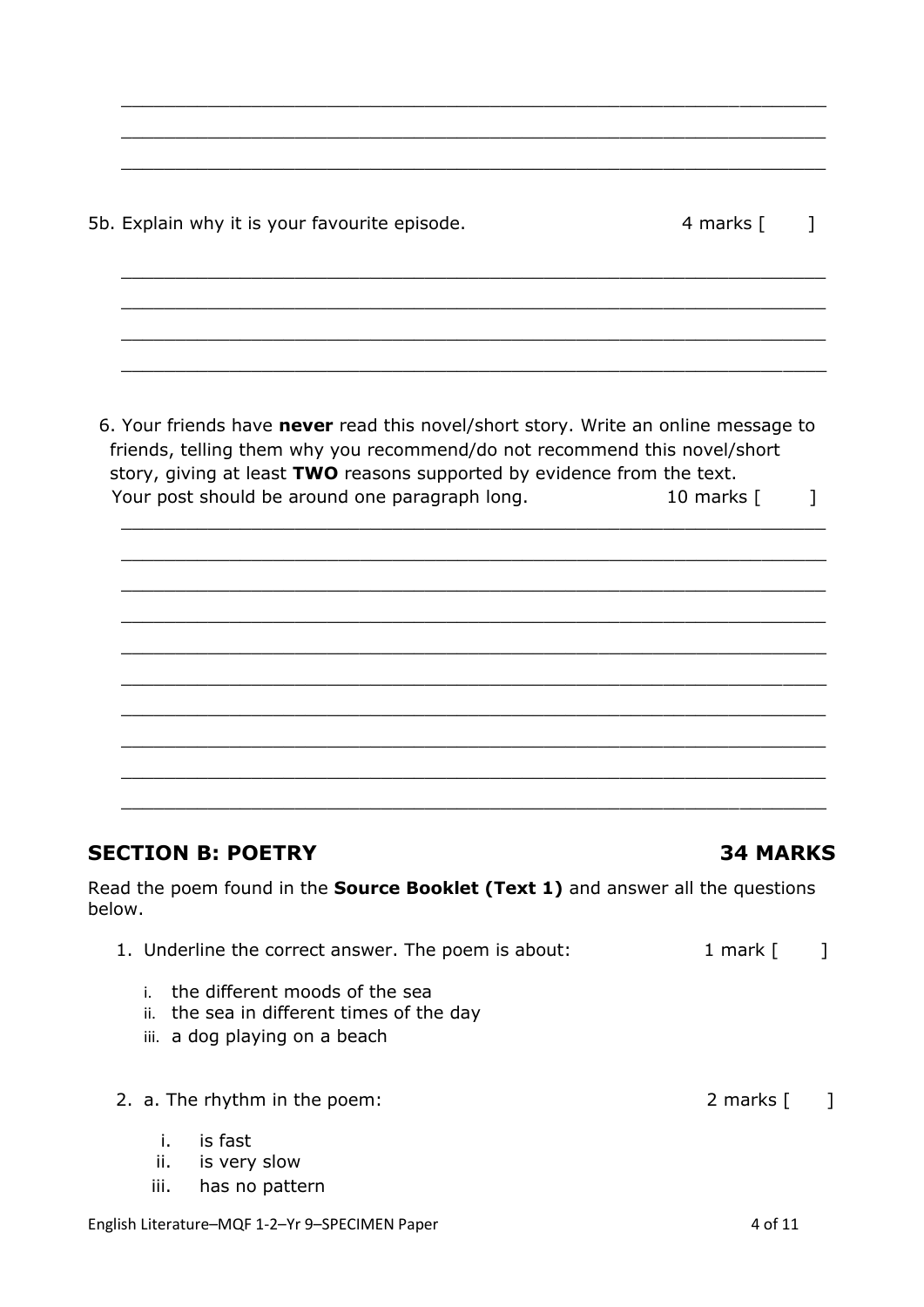- b. The poet uses this kind of rhythm to show how:
- i. the waves follow each other
- ii. the sea is uncontrollable
- iii. the sea has a calming effect

|  | 3. Quote ONE example of run-on lines used in the poem. |  | 2 marks [ |  |
|--|--------------------------------------------------------|--|-----------|--|

\_\_\_\_\_\_\_\_\_\_\_\_\_\_\_\_\_\_\_\_\_\_\_\_\_\_\_\_\_\_\_\_\_\_\_\_\_\_\_\_\_\_\_\_\_\_\_\_\_\_\_\_\_\_\_\_\_\_\_\_\_\_\_

4. Complete the sentences by filling each blank with one word. 2 marks [120] In this poem James Reeves compares the sea to a \_\_\_\_\_\_\_\_\_\_\_\_\_\_\_\_\_\_\_. This figure of speech is called an extended \_\_\_\_\_\_\_\_\_\_\_\_\_\_\_\_\_\_\_\_\_\_.

## 5. Answer the questions by referring to **stanza one**. 6 marks [ ]

| a. 'The sea is a hungry dog,<br>Giant and grey.'             | hungry: $\frac{1}{1}$ |
|--------------------------------------------------------------|-----------------------|
| Why do you think the writer<br>describes the sea as 'hungry' |                       |
| and 'grey'?<br>(4m)                                          | grey: $\_\_$          |
|                                                              |                       |
|                                                              |                       |
| b. Quote two words or phrases                                | (i)                   |
| that bring out the sound of                                  |                       |
| the sea.<br>(2m)                                             |                       |
|                                                              |                       |
|                                                              |                       |
|                                                              |                       |

### 6. Fill in the missing information by referring to **stanza two**. 5 marks [ ]

| a. The rhyming pattern of stanza<br>two is:<br>(1m)                                      |      |
|------------------------------------------------------------------------------------------|------|
| b. 'Shaking his wet sides over<br>the cliffs,<br>And howls and hollos long<br>and loud.' | (i)  |
| Two things described in these<br>lines are:<br>(4m)                                      | (ii) |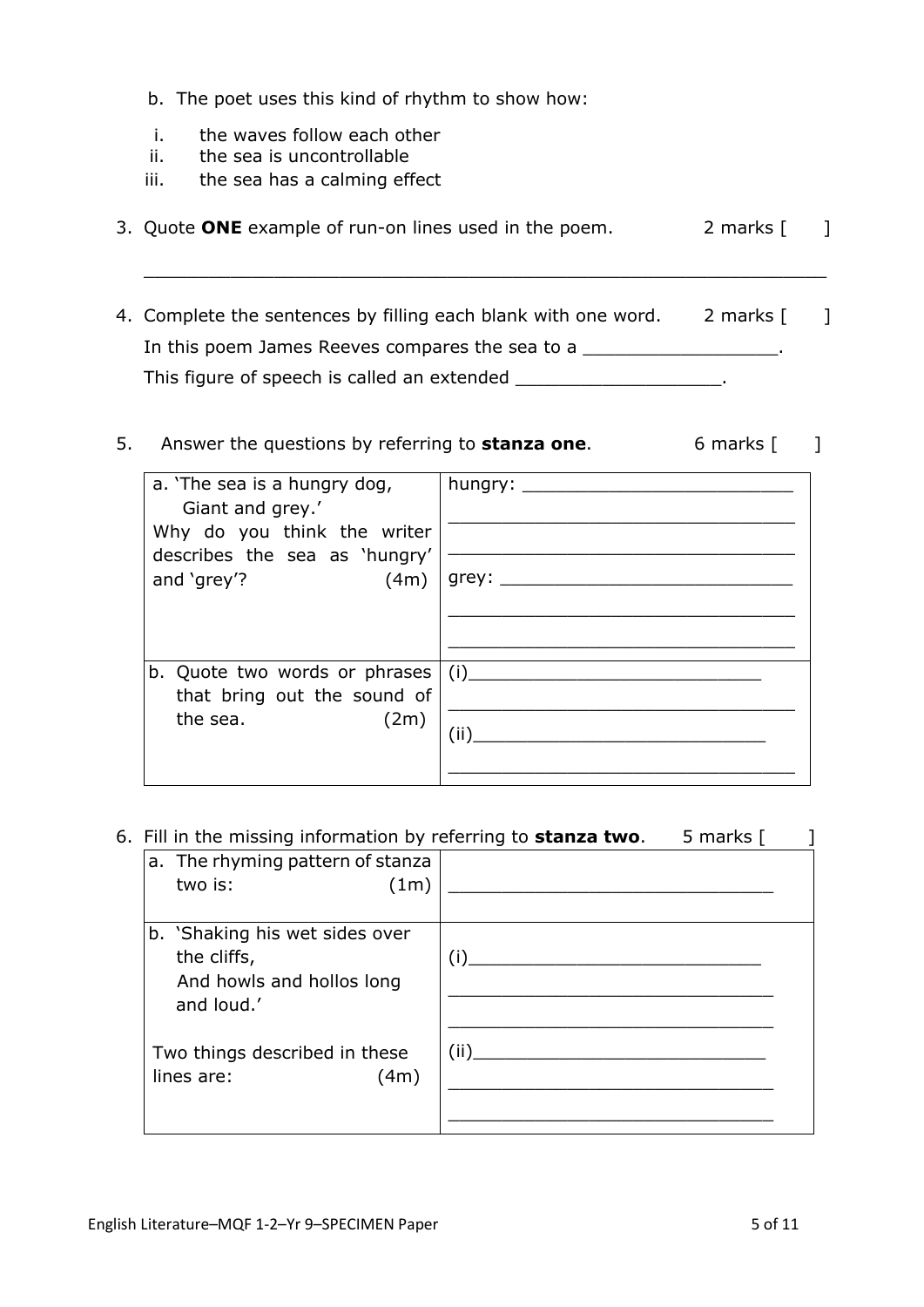|                   | 7. Underline the correct answer.                                                                  | 1 mark [  |                     |  |
|-------------------|---------------------------------------------------------------------------------------------------|-----------|---------------------|--|
| i.<br>ii.<br>iii. | In stanza three, the sea is shown as:<br>wild and dangerous<br>calm and quiet<br>choppy and noisy |           |                     |  |
|                   | 8. 'he scarcely snores.' (line 20)                                                                | 3 marks [ |                     |  |
| i.                | What do we call this literary device?                                                             |           | $(1 \; \mathrm{m})$ |  |
| ii.               | What effect does the poet create by using this literary device?                                   |           |                     |  |
|                   |                                                                                                   |           | (2 m)               |  |
|                   |                                                                                                   |           |                     |  |

9. Explain why the poet compares the sea to a dog. Focus on the mood and refer to at least ONE figure of speech in each stanza. 9 marks  $\lceil \quad \rceil$ 

## **Stanza one:**

Stanza two:

## **Stanza three:**

10. Write about how this poem may/may not relate to your own experience of the 3 marks  $[$  ] sea.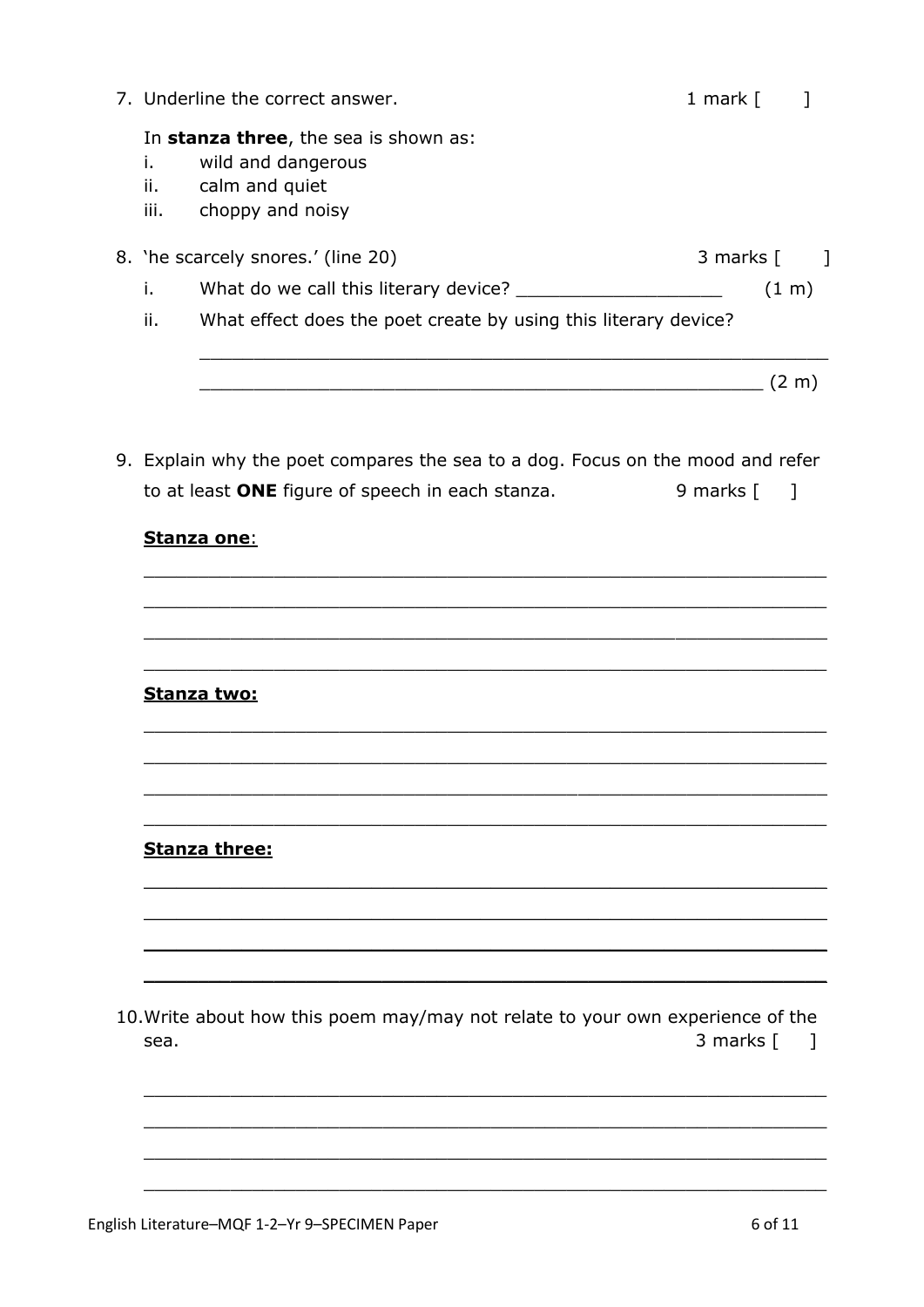# **SECTION C: UNSEEN PROSE 32 MARKS**

Read the prose text found in the **Source Booklet (Text 2)** and answer all the questions below.

1. Underline the best answer. The same state of the state of the state of the state of the state of the state of the state of the state of the state of the state of the state of the state of the state of the state of the s

- a. The text is written from the point of view of
	- i. a first person narrator
	- ii. a second person narrator
	- iii. a third person narrator
- b. The atmosphere created in the first sentence of the passage is
	- i. violent
	- ii. cheerful
	- iii. creepy
	- iv. gloomy
- c. The text is about a
	- i. foreign student in a strange country
	- ii. student who experiences something strange
	- iii. young Japanese couple taking photos
	- iv. street sweeper in a fluorescent jacket
- d. The setting of the story is a
	- i. busy square
	- ii. crowded street
	- iii. narrow path
	- iv. school yard
- e. In lines 2 to 4, Ricky is feeling
	- i. excited
	- ii. shocked
	- iii. scared
	- iv. calm
- 2. Quote **ONE** phrase from lines 2 to 4 to support your answer about how Ricky is feeling. The same state of the state of the state of the state of the state of the state of the state of the state of the state of the state of the state of the state of the state of the state of the state of the state of

 $\mathcal{L}_\text{max}$  , and the contract of the contract of the contract of the contract of the contract of the contract of the contract of the contract of the contract of the contract of the contract of the contract of the contr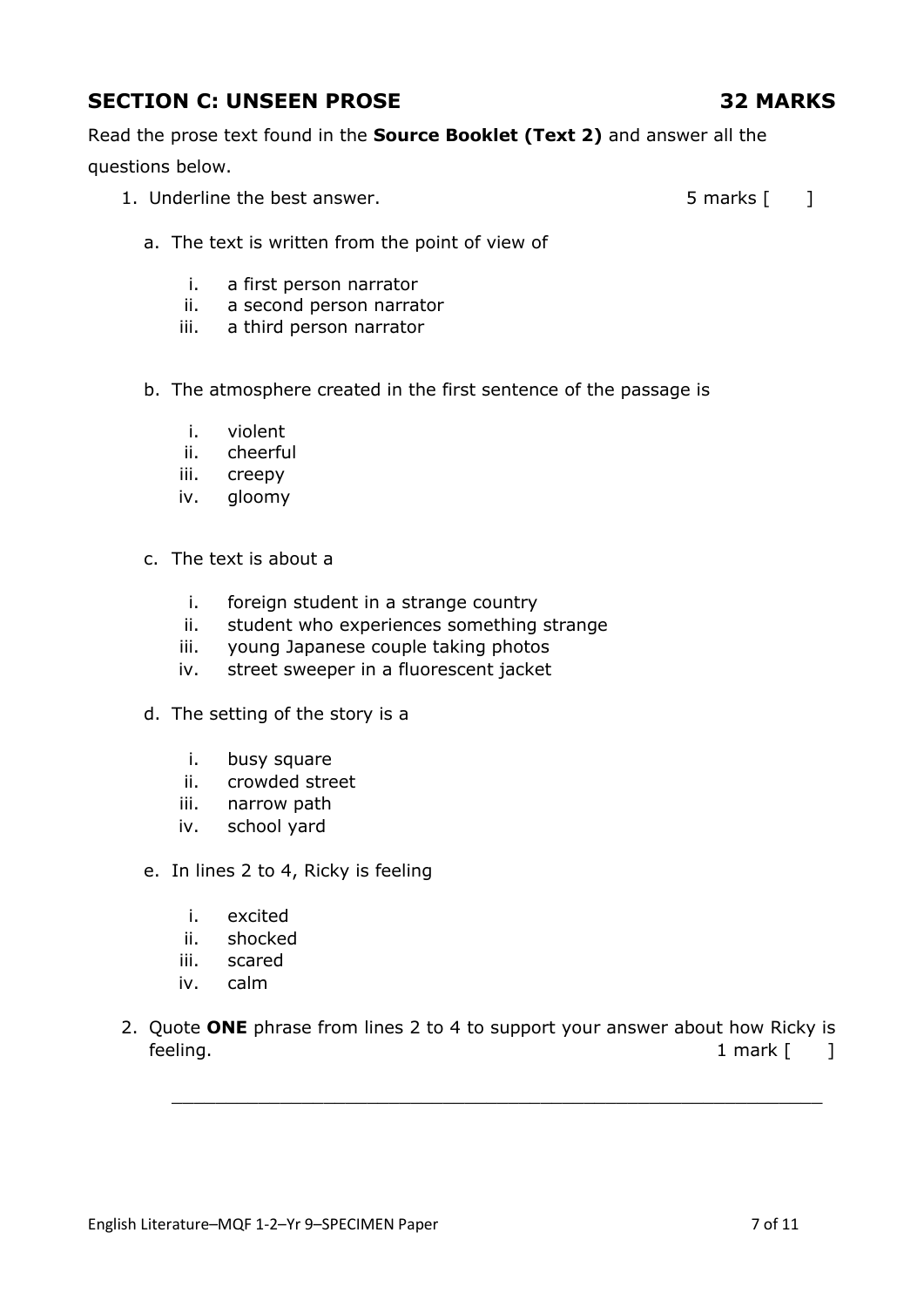| b. Underline the correct answer:<br>1 mark $[$<br>The effect of this repetition is to show the reader that Ricky<br>is enjoying the scene<br>i.<br>is observing the people around him<br>ii.<br>cannot find his way out of the crowd<br>iii.<br>needs to act quickly<br>iv.<br>4. The second paragraph begins with a very short sentence (line 9). Explain what<br>kind of feeling is brought out by this first short sentence. 2 marks [<br>5. Read the description in lines 9 to 12. Quote FOUR words used by the writer to<br>describe the figure of a man seen by Ricky.<br>4 marks<br><u> 1990 - Johann Barbara, martxa</u><br>ij<br>$\overline{\mathbf{u}}$ iii and $\overline{\mathbf{u}}$ iv and $\overline{\mathbf{u}}$ iv and $\overline{\mathbf{u}}$ iv and $\overline{\mathbf{u}}$ iv and $\overline{\mathbf{u}}$ iv and $\overline{\mathbf{u}}$ if $\overline{\mathbf{u}}$ is a set of $\overline{\mathbf{u}}$ if $\overline{\mathbf{u}}$ if $\overline{\mathbf{u}}$ if $\overline{\mathbf{u}}$ if $\overline{\mathbf$<br>6. a. Which ONE of the five senses do lines 12-18 appeal to? | 3. a. Find an example of repetition from lines 5 to 8. | 1 mark $[$ |              |
|-----------------------------------------------------------------------------------------------------------------------------------------------------------------------------------------------------------------------------------------------------------------------------------------------------------------------------------------------------------------------------------------------------------------------------------------------------------------------------------------------------------------------------------------------------------------------------------------------------------------------------------------------------------------------------------------------------------------------------------------------------------------------------------------------------------------------------------------------------------------------------------------------------------------------------------------------------------------------------------------------------------------------------------------------------------------------------------------------------|--------------------------------------------------------|------------|--------------|
|                                                                                                                                                                                                                                                                                                                                                                                                                                                                                                                                                                                                                                                                                                                                                                                                                                                                                                                                                                                                                                                                                                     |                                                        |            |              |
|                                                                                                                                                                                                                                                                                                                                                                                                                                                                                                                                                                                                                                                                                                                                                                                                                                                                                                                                                                                                                                                                                                     |                                                        |            |              |
|                                                                                                                                                                                                                                                                                                                                                                                                                                                                                                                                                                                                                                                                                                                                                                                                                                                                                                                                                                                                                                                                                                     |                                                        |            |              |
|                                                                                                                                                                                                                                                                                                                                                                                                                                                                                                                                                                                                                                                                                                                                                                                                                                                                                                                                                                                                                                                                                                     |                                                        |            |              |
|                                                                                                                                                                                                                                                                                                                                                                                                                                                                                                                                                                                                                                                                                                                                                                                                                                                                                                                                                                                                                                                                                                     |                                                        |            |              |
|                                                                                                                                                                                                                                                                                                                                                                                                                                                                                                                                                                                                                                                                                                                                                                                                                                                                                                                                                                                                                                                                                                     |                                                        |            |              |
|                                                                                                                                                                                                                                                                                                                                                                                                                                                                                                                                                                                                                                                                                                                                                                                                                                                                                                                                                                                                                                                                                                     |                                                        |            |              |
|                                                                                                                                                                                                                                                                                                                                                                                                                                                                                                                                                                                                                                                                                                                                                                                                                                                                                                                                                                                                                                                                                                     |                                                        |            |              |
|                                                                                                                                                                                                                                                                                                                                                                                                                                                                                                                                                                                                                                                                                                                                                                                                                                                                                                                                                                                                                                                                                                     |                                                        |            |              |
|                                                                                                                                                                                                                                                                                                                                                                                                                                                                                                                                                                                                                                                                                                                                                                                                                                                                                                                                                                                                                                                                                                     |                                                        |            |              |
|                                                                                                                                                                                                                                                                                                                                                                                                                                                                                                                                                                                                                                                                                                                                                                                                                                                                                                                                                                                                                                                                                                     |                                                        |            |              |
|                                                                                                                                                                                                                                                                                                                                                                                                                                                                                                                                                                                                                                                                                                                                                                                                                                                                                                                                                                                                                                                                                                     |                                                        |            |              |
|                                                                                                                                                                                                                                                                                                                                                                                                                                                                                                                                                                                                                                                                                                                                                                                                                                                                                                                                                                                                                                                                                                     |                                                        |            |              |
|                                                                                                                                                                                                                                                                                                                                                                                                                                                                                                                                                                                                                                                                                                                                                                                                                                                                                                                                                                                                                                                                                                     |                                                        |            |              |
|                                                                                                                                                                                                                                                                                                                                                                                                                                                                                                                                                                                                                                                                                                                                                                                                                                                                                                                                                                                                                                                                                                     |                                                        |            |              |
|                                                                                                                                                                                                                                                                                                                                                                                                                                                                                                                                                                                                                                                                                                                                                                                                                                                                                                                                                                                                                                                                                                     |                                                        |            |              |
|                                                                                                                                                                                                                                                                                                                                                                                                                                                                                                                                                                                                                                                                                                                                                                                                                                                                                                                                                                                                                                                                                                     |                                                        |            |              |
|                                                                                                                                                                                                                                                                                                                                                                                                                                                                                                                                                                                                                                                                                                                                                                                                                                                                                                                                                                                                                                                                                                     |                                                        | 1 mark $[$ |              |
| b. Quote THREE words used between lines 12-18 which refer to this sense.                                                                                                                                                                                                                                                                                                                                                                                                                                                                                                                                                                                                                                                                                                                                                                                                                                                                                                                                                                                                                            |                                                        |            |              |
| 3 marks [                                                                                                                                                                                                                                                                                                                                                                                                                                                                                                                                                                                                                                                                                                                                                                                                                                                                                                                                                                                                                                                                                           |                                                        |            |              |
| i.                                                                                                                                                                                                                                                                                                                                                                                                                                                                                                                                                                                                                                                                                                                                                                                                                                                                                                                                                                                                                                                                                                  |                                                        |            |              |
| ii.                                                                                                                                                                                                                                                                                                                                                                                                                                                                                                                                                                                                                                                                                                                                                                                                                                                                                                                                                                                                                                                                                                 |                                                        |            | $\mathbb{I}$ |
| iii.<br><u> 1989 - Johann John Stein, mars an deutscher Stein († 1958)</u>                                                                                                                                                                                                                                                                                                                                                                                                                                                                                                                                                                                                                                                                                                                                                                                                                                                                                                                                                                                                                          |                                                        |            |              |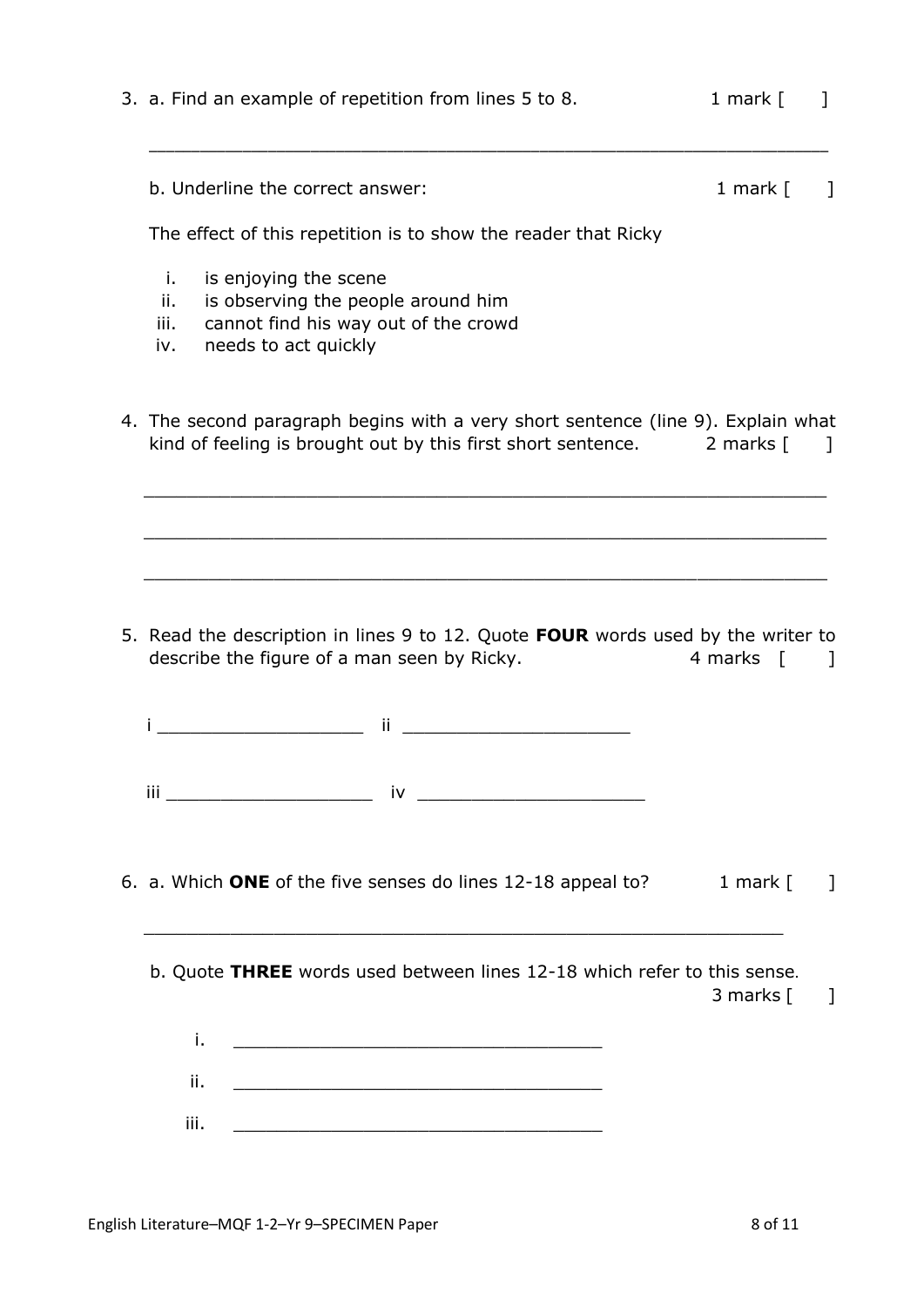7. a. "to be replaced by a swirling suffocating darkness (lines 14-16)" makes use of the sound of 's'. Name the figure of speech used in this quote. 1 mark [  $\Box$ 

|  | b. What is the effect created by this figure of speech? |  | 1 mark [ |  |
|--|---------------------------------------------------------|--|----------|--|
|  |                                                         |  |          |  |

- 8. Lines 21 to 27 suggest there was something supernatural and magical about the figure of the undertaker. Find FOUR details in the text and explain how they bring out this idea. 8 marks  $\lceil \cdot \rceil$ 
	- $\bullet$ <u> 1989 - Johann Barbara, martxa amerikan bashkar (</u> <u> 1980 - Johann Barbara, margaret eta idazlearia (h. 1980).</u>
- 9. a. Why does the writer make use of questions at the end of the text?
	- 2 marks  $\lceil \cdot \cdot \rceil$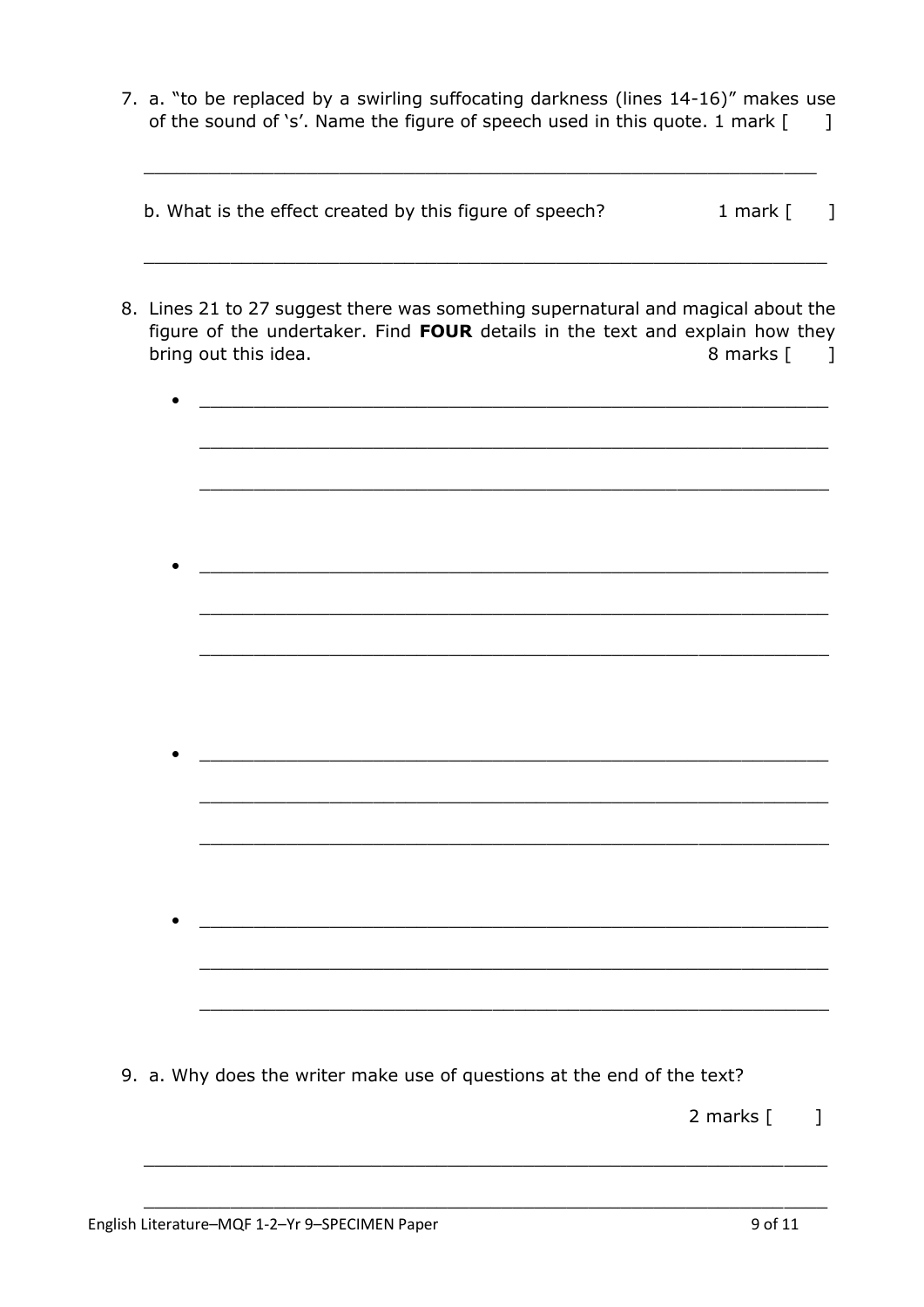| b. Complete the sentences below. | 2 marks $\begin{bmatrix} 1 \end{bmatrix}$ |
|----------------------------------|-------------------------------------------|
| This text makes me feel          | $(1 \text{ mark})$                        |
|                                  |                                           |
|                                  |                                           |
| <b>ONE</b> reason for this is    | $(1 \text{ mark})$                        |
|                                  |                                           |

\_\_\_\_\_\_\_\_\_\_\_\_\_\_\_\_\_\_\_\_\_\_\_\_\_\_\_\_\_\_\_\_\_\_\_\_\_\_\_\_\_\_\_\_\_\_\_\_\_\_\_\_\_\_\_\_\_\_\_\_\_\_\_.

## **END OF PAPER**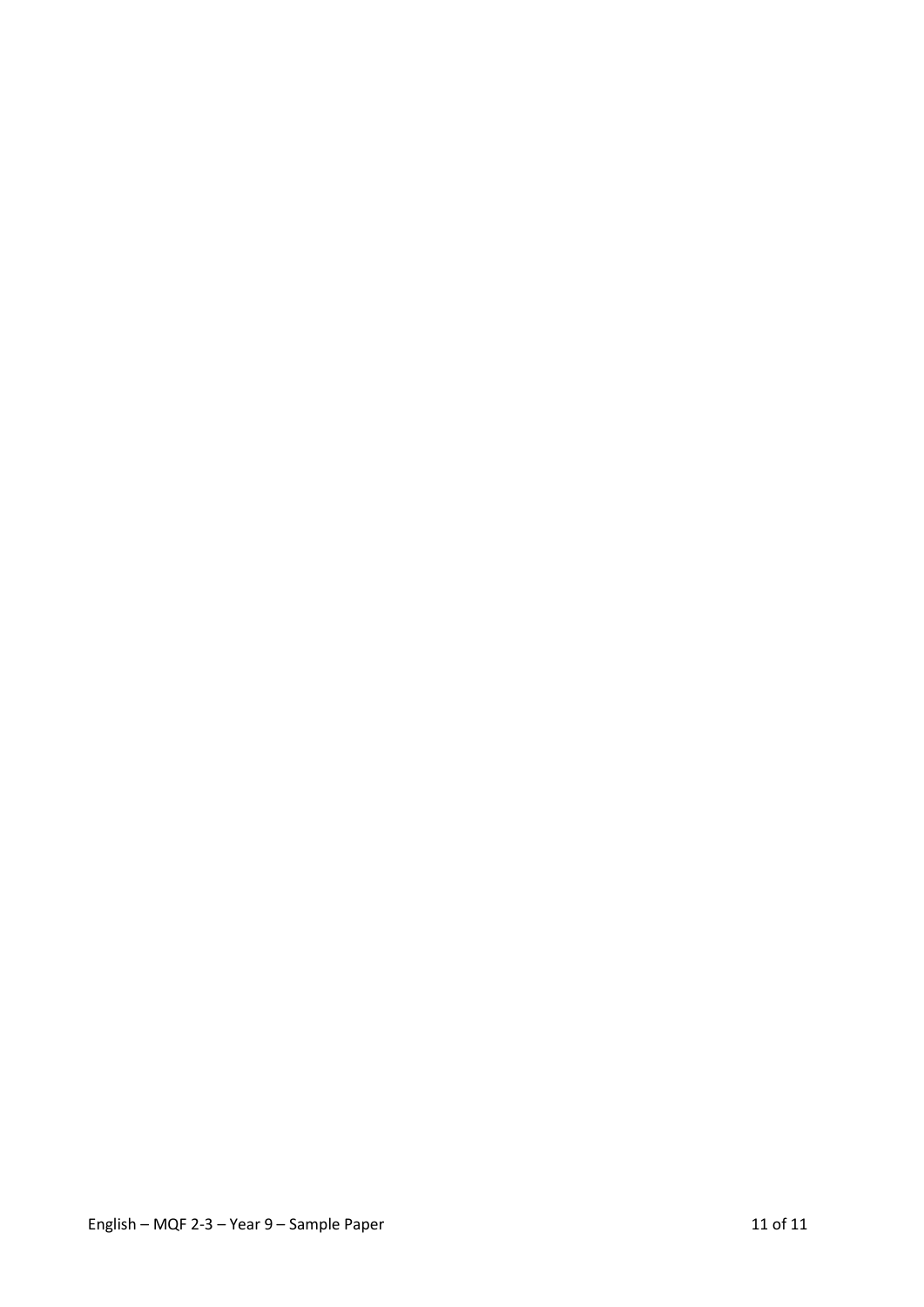### DEPARTMENT FOR CURRICULUM, LIFELONG LEARNING AND EMPLOYABILITY Directorate for Learning and Assessment Programmes Educational Assessment Unit

MQF 1-2

#### **Annual Examinations for Secondary Schools 2022**

| YEAR 9 | <b>ENGLISH LITERATURE</b> |  |
|--------|---------------------------|--|
|        | <b>SOURCE BOOKLET</b>     |  |

### **In this booklet, you will find the texts which you need to read to be able to answer the questions in Section B and Section C of the Main Paper.**

#### **Text 1:**

#### **The Sea** by James Reeves

The sea is a hungry dog, Giant and grey. He rolls on the beach all day. With his clashing teeth and shaggy jaws

- **5** Hour upon hour he gnaws The rumbling, tumbling stones, And 'Bones, bones, bones, bones! ' The giant sea-dog moans, Licking his greasy paws.
- **10** And when the night wind roars And the moon rocks in the stormy cloud, He bounds to his feet and snuffs and sniffs, Shaking his wet sides over the cliffs, And howls and hollos long and loud.
- **15** But on quiet days in May or June, When even the grasses on the dune Play no more their reedy tune, With his head between his paws He lies on the sandy shores,
- **20** So quiet, so quiet, he scarcely snores.

## **PLEASE TURN THE PAGE FOR TEXT 2**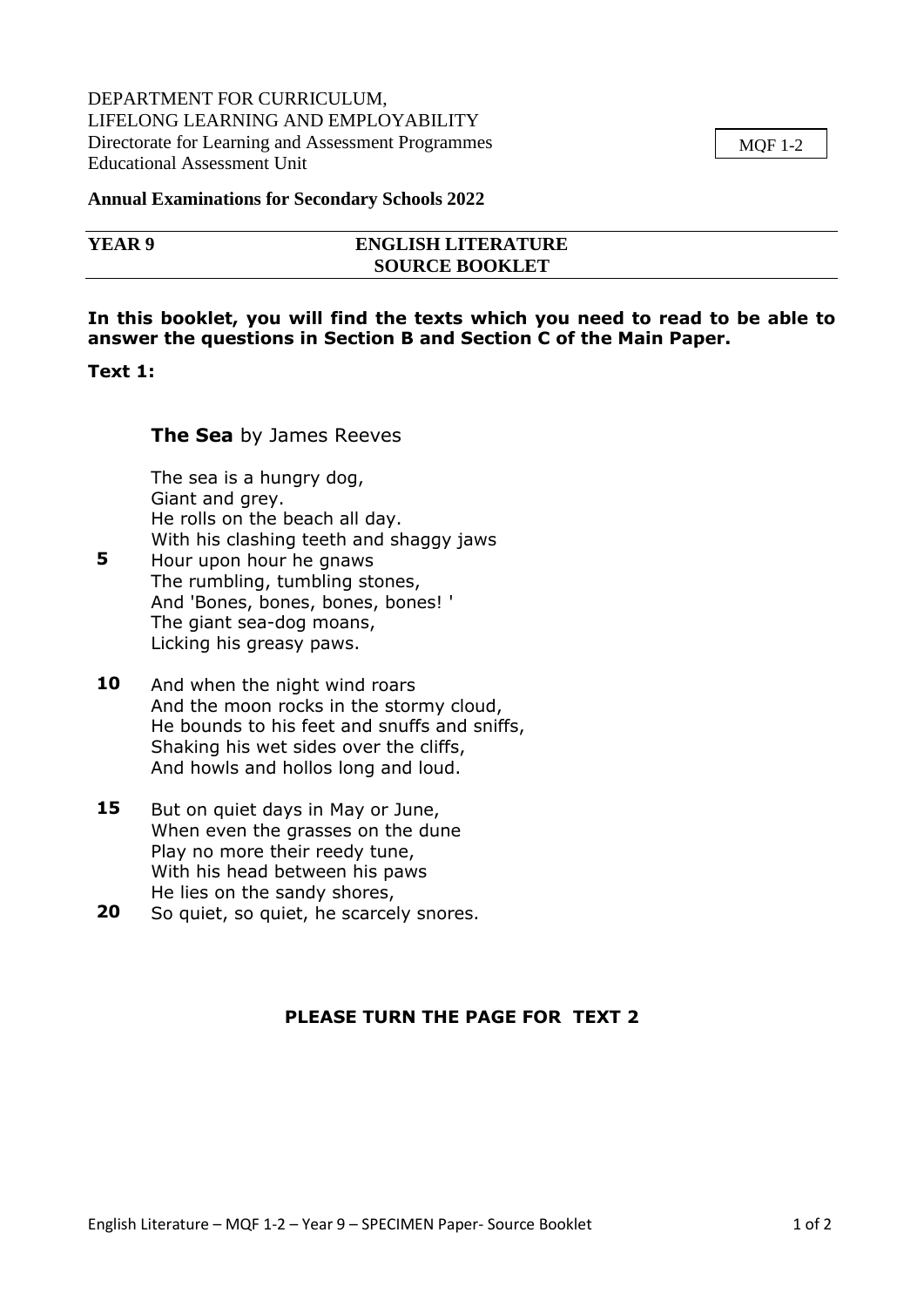## **TEXT 2:**

It had started to spit with rain, and the wind whistled in Ricky's ears. He was going to get soaked. Ricky's skin prickled with alarm, and he had the sudden sensation that someone was looking back at him. Had one of the teachers spotted him? He hurriedly scanned the square. To his left there 5 was a group of foreign students, jabbering at each other in a language he didn't understand, and then, a street sweeper in a fluorescent jacket, and then a young Japanese couple taking photographs of each other, and then …

Ricky stopped. In the middle of the crowd there was a tall, shadowy figure, 10 his head and shoulders towering over everyone else like a dark skyscraper. His hair was slicked down and he was dressed in a black suit and waistcoat that gave him the appearance of an undertaker\*. There was no expression on his face, but one thing was clear: he was staring directly at Ricky. As they made eye-contact, Ricky felt dizzy, and all the crowds and cars and

15 the buildings around him began to melt away, to be replaced by a swirling suffocating darkness. With effort he tore his gaze away from the man and looked down at his feet, trying to catch his breath. When he brought his head back up, the man was still staring at him.

In the distance, his class, still listening to Mr Watkins, were now clustered 20 in another part of the square. Ricky gathered his things and moved in their direction. The tall man saw him go and stepped forward after him. Without looking up, the foreign students eased out of the way to form a path, as if they could feel his presence but not see him. Ricky started to walk a little faster.

25 The undertaker moved slowly and appeared to be in no hurry. A snake-like grin had spread across his face. There seemed to be a faint blur around him and people stepped out of his way like sleepwalkers. Who was this guy? What did he want from him?

\***undertaker** – a person whose job is to prepare dead bodies for burial and to organise funerals

Adapted from *Darkside* by Tom Becker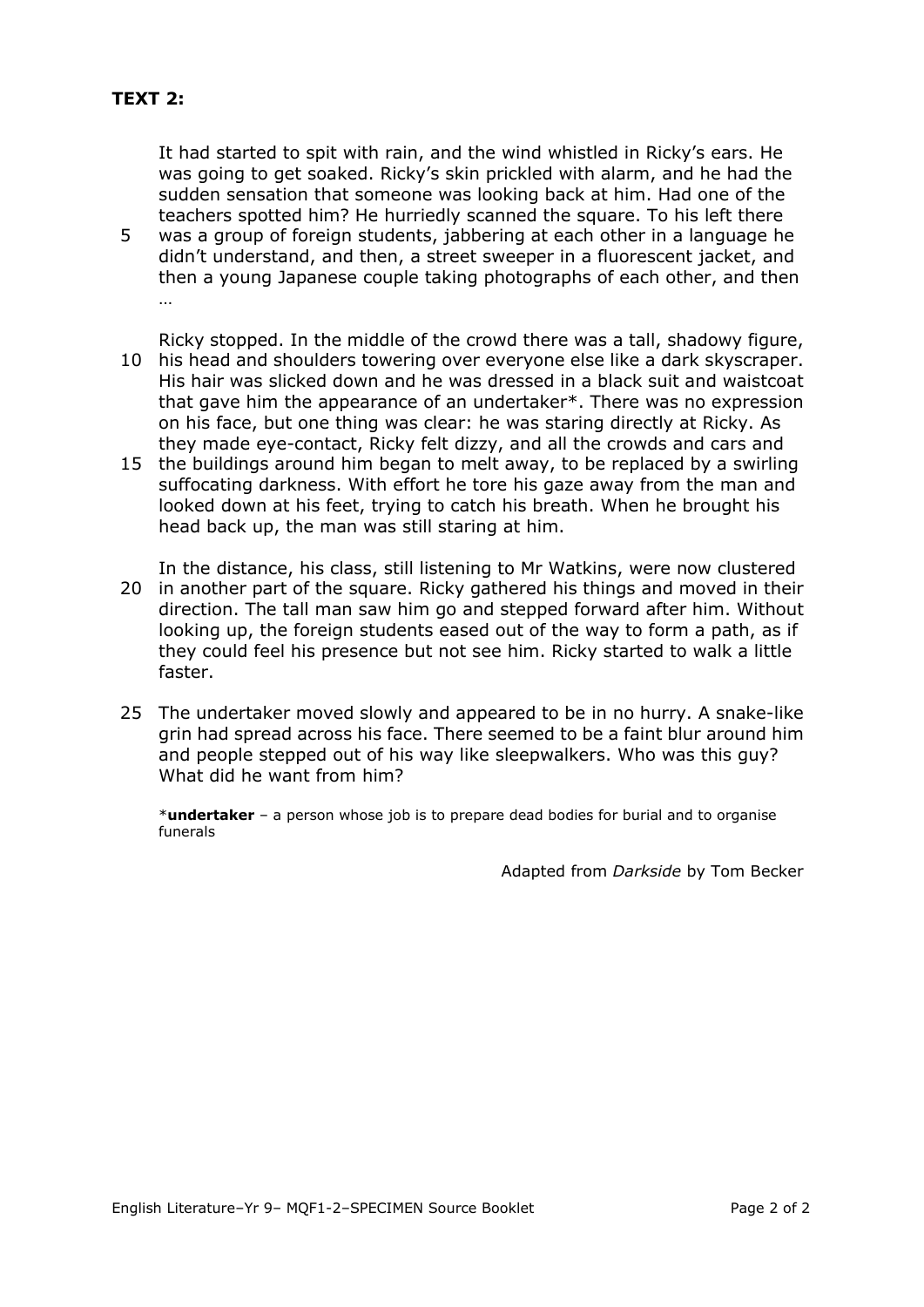### DEPARTMENT FOR CURRICULUM, LIFELONG LEARNING AND EMPLOYABILITY Directorate for Learning and Assessment Programmes Educational Assessment Unit

**Annual Examinations for Secondary Schools 2022 SPECIMEN PAPER**

# **YEAR 9 ENGLISH LITERATURE (MQF 1-2) MARKING SCHEME**

*Markers are reminded that assessment criteria AC 12.2a applies to this paper: AC 12.2a I can use language with reasonable accuracy.*

*Unless the questions require the candidate to give a specific response or use specific words or phrases, award marks for answers that are similar to the models given or express the same meaning.*

### **SECTION A: TEXT REVIEW 34 MARKS**

Answer **either:** Task 1A – Review of a Shakespearean play

**OR**

Task 1B – Review of a prose text

| <b>EITHER Task 1A – Review of a Shakespearean play</b><br>Answers vary according to the play studied at one's school. | $(34$ marks) |
|-----------------------------------------------------------------------------------------------------------------------|--------------|
| 1. What is the title of the play by Shakespeare you studied this year?                                                | 2 marks      |

*Award 2 marks for an accurate answer and 1 mark for an answer which is partially accurate.*

2. Underline the correct answer. **3 x 1 mark= 3 marks** 

a. This play is a (**tragedy/comedy/problem play**).

*Answers vary according to the play studied at one's school.*

b. The word "thou" in Shakespeare means (**you**).

- c. Audiences enjoyed some of Shakespeare's best plays in a theatre called (**The Globe**).
- 3. Fill in the grid below with information about the play: **5 x 1 mark= 5 marks** *Answers vary according to the play studied at one's school.*

| a.           | TWO main characters | Award 1 mark for each of the main characters listed. |
|--------------|---------------------|------------------------------------------------------|
| b.           | ONE minor character | Award 1 mark for any ONE minor character.            |
| $\mathbf{C}$ | ONE theme           | Award 1 mark for any ONE valid theme.                |
|              | The main setting    | l mark                                               |

LEVEL  $1 - 2$ 

Page **1** of **7**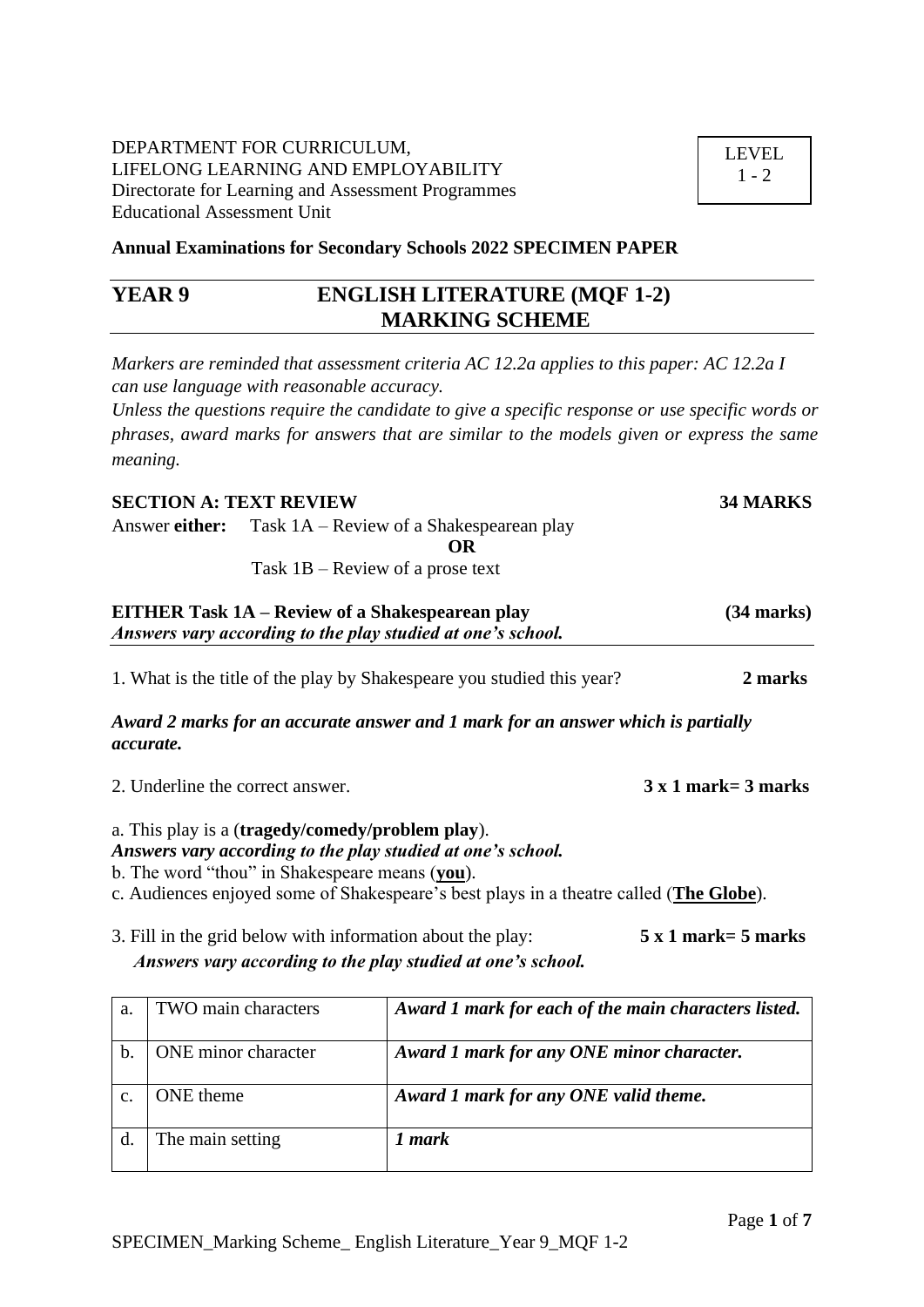SPECIMEN\_Marking Scheme\_ English Literature\_Year 9\_MQF 1-2

4a. Write about your favourite scene in the play. **10 marks**

|                                        | Verv good | Good | $\sqrt{a}$ ir | Poor |
|----------------------------------------|-----------|------|---------------|------|
| Knowledge of text                      | כ-ס       |      |               | -1   |
| <b>Clarity and coherence</b>           |           |      |               |      |
| - - -<br>- - -<br>$\sim$ $\sim$ $\sim$ | - -       |      |               |      |

*Award 1mark for reasonable accuracy.*

4b. Explain why it is your favourite scene in the play. **4**

**marks** *Students have to refer to specific evidence from the scene (2 marks) mentioned in 4a above and relate it to at least ONE reason why this is their favourite scene (2 marks). Do not accept answers such as "It is my favourite scene because I like it."*

5. Your friends have never read or watched this play.

 Write an online message to your friends, telling them why you recommend/do not recommend the play, giving at least TWO reasons supported by the text.

Your message should be around one paragraph long. **10 marks**

|                                        | <b>Very</b> | Good | Fair | Poor    |
|----------------------------------------|-------------|------|------|---------|
|                                        | good        |      |      |         |
| Knowledge of text                      | $5 - 4$     |      |      | $1 - 0$ |
| (Each of the reasons given has a clear |             |      |      |         |
| reference to the play.)                |             |      |      |         |
| <b>Task achievement</b>                |             |      | ∍    | $1 - 0$ |
| (Candidates explain why they           |             |      |      |         |
| recommend/do not recommend the play.)  |             |      |      |         |

*Award 1mark for reasonable accuracy and cohesion.*

## **OR Task 1B – Review of a prose text (34 marks)**

*Answers vary according to the prose text studied at one's school.*

## **Complete the following sentences.**

| 1a. The title of the novel I am going to review is | 1 mark |
|----------------------------------------------------|--------|
| 1b. The novel is written by                        | 1 mark |

*Award 2 marks for an accurate answer and 1 mark for an answer which is partially accurate.*

## **Answer the following questions.**

| 2. What is the genre of the story?                                | 1 mark |
|-------------------------------------------------------------------|--------|
| Answers vary according to the prose text studied at one's school. |        |
| 3. What is the main setting of the story?                         | 1 mark |
| Answers vary according to the prose text studied at one's school. |        |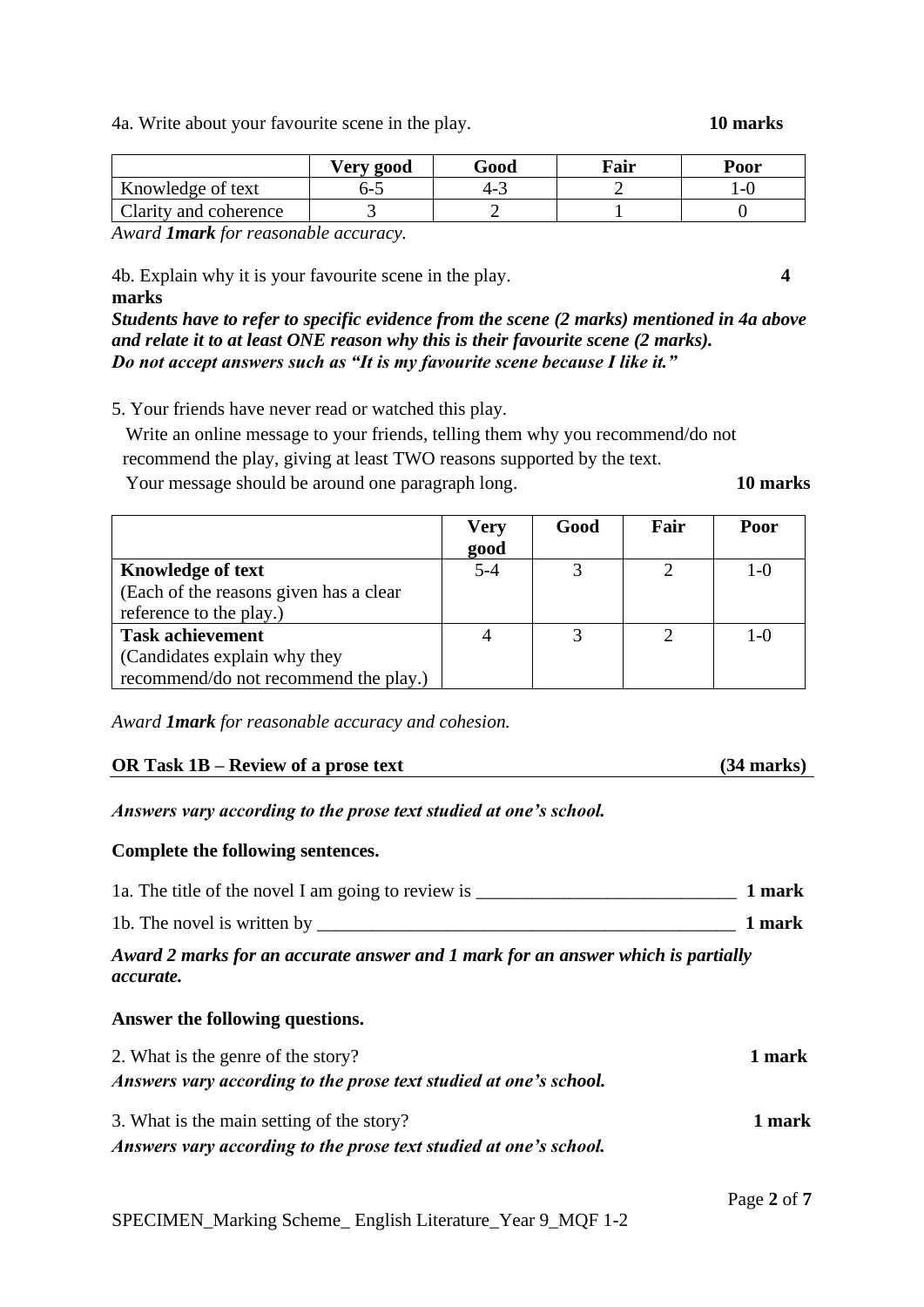## 4. Fill in the grid below about a character you like. **6 marks**

| Name of a character I like: $(1 x 1 mark = 1 mark)$                        |                                                                       |                                                                                  |  |  |  |
|----------------------------------------------------------------------------|-----------------------------------------------------------------------|----------------------------------------------------------------------------------|--|--|--|
| Write TWO words / phrases<br>to describe what the<br>character looks like: | Write TWO words / phrases<br>to describe their character.             | One reason why I like this<br>character:                                         |  |  |  |
| Award 1 m for each valid<br>word or phrase.<br>$(2 x 1 mark=2 marks)$      | Award 1 m for each valid<br>word or phrase.<br>$(2 x 1 mark=2 marks)$ | Reason given must refer<br>to evidence from the text.<br>$(1 x 1 mark = 1 mark)$ |  |  |  |

5a. Write about your favourite episode in the story. **10 marks**

|                      | Very good | Good | Fair | Poor |
|----------------------|-----------|------|------|------|
| Knowledge of text    | つ-こ       | 4-J  |      | -1   |
| Clarity and cohesion |           |      |      |      |

*Award 1mark for reasonable accuracy.*

**marks**

**Knowledge of text**

**Task achievement**

reference to the play.)

(Candidates explain why they

5b. Explain why it is this your favourite episode. **4 marks**

*Students have to refer to specific evidence from the episode (2 marks) mentioned in 4a above and relate it to at least one reason why this is their favourite scene (2 marks). Do not accept answers such as "It is my favourite episode because I like it."*

6. Your friends have never read this novel/short story. Write an online message, telling them why you recommend/do not recommend this novel/short story, giving at least TWO reasons supported by evidence from the text. Your message should be around one paragraph long.

> **Very good**

*Award 1mark for reasonable accuracy and cohesion.*

(Each of the reasons given has a clear

recommend/do not recommend the play.)

# **10**

**Good Fair Poor**

5-4 3 2 1-0

4 | 3 | 2 | 1-0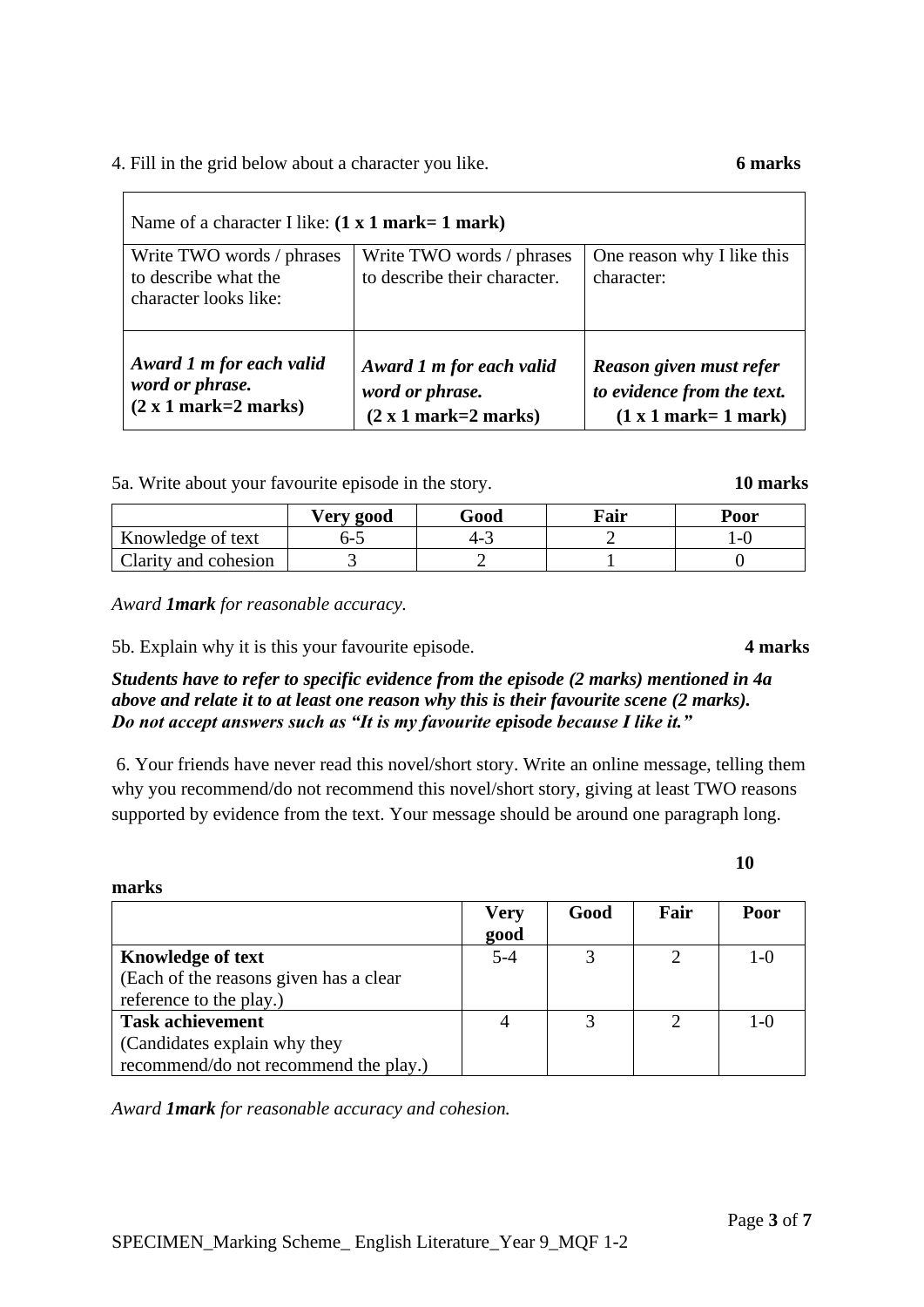#### **SECTION B: POETRY 34 MARKS**

# 1. Underline the correct answer. The poem is about: **1 mark i the different moods of the sea** 2. a. The rhythm in the poem:  $2 \times 1$  mark =  $2 \text{ marks}$  **iii has no pattern** b. The poet uses this kind of rhythm to show how:  **ii the sea is uncontrollable** 3. Quote ONE example of run-on lines used in the poem. **1 mark** *Award 1 mark to any one of the following:* **With his clashing teeth and shaggy jaws/Hour upon hour he gnaws/The rumbling tumbling stones, And when the night wind roars/And the moon rocks in the stormy cloud, When even the grasses on the dune/Play no more their reedy tune,**

**With his head between his paws/He lies on the sandy shores,**

4. Complete the sentences by filling each blank with one word.

## **2 x 1 mark = 2 marks**

In this poem James Reeves compares the sea to a **dog** . This figure of speech is called an extended **metaphor.**

5. Answer the questions by referring to stanza one. **6 marks**

| a 'The sea is a hungry dog,                   | Hungry: The image of a hungry dog is used       |  |
|-----------------------------------------------|-------------------------------------------------|--|
| Giant and grey.'                              | to describe a stormy sea (crashing against      |  |
| Why do you think the writer                   | the rocks) / It's hungry because it 'eats' into |  |
| describes the sea as 'hungry' and   the rock. | $(2 \text{ marks})$                             |  |
| 'grey'?                                       |                                                 |  |
|                                               | Grey: Colour of the sea when it is stormy       |  |
|                                               | marks)                                          |  |
| b Quote two words or phrases that             | Accept any TWO of the following:                |  |
| bring out the sound of the sea.               | clashing/rumbling/-moans/ Bones, bones,         |  |

**marks)**

**bones, bones!****(2 x 1 mark=2**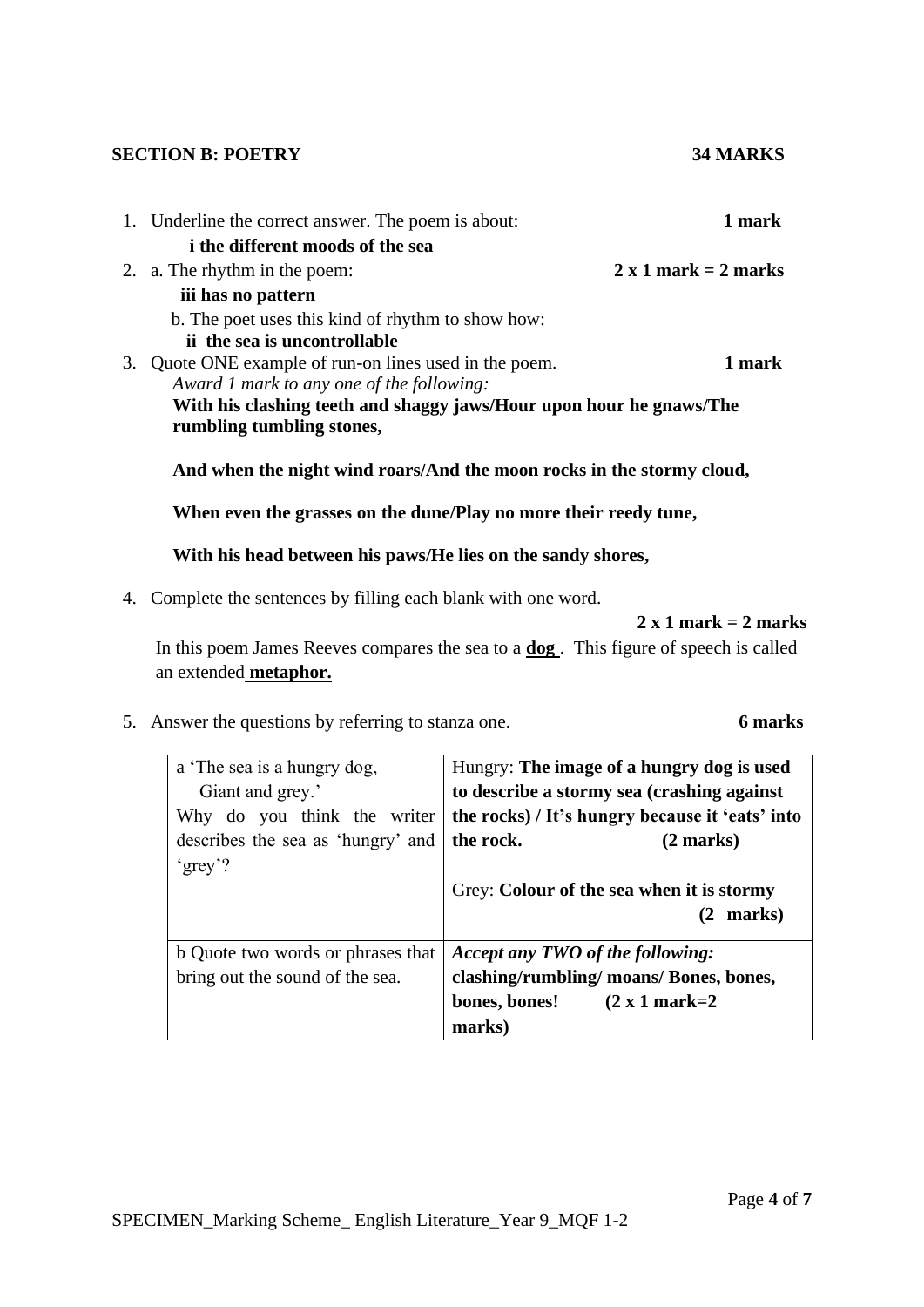i. The rhyming pattern of stanza two **abccb** 

| $(1$ mark $)$                                                                                                                  |
|--------------------------------------------------------------------------------------------------------------------------------|
|                                                                                                                                |
|                                                                                                                                |
| (2 marks)                                                                                                                      |
|                                                                                                                                |
| $(2$ marks)                                                                                                                    |
|                                                                                                                                |
| (1) The waves crashing against the rock<br>and throwing drops of water / spume<br>over the rocks.<br>(2) The sound of the sea. |

6. Fill in the missing information by referring to stanza two. **5 marks**

7. Underline the correct answer. **1 mark** In stanza three, the sea is shown as: ii. **calm and quiet** 8. 'he scarcely snores.' (line 20) **3 marks** i. What do we call this literary device? **alliteration (1 mark)** ii. What effect does the poet create by using this literary device? **(2 marks)** *Award answers that mention one of the following:*  **We hear the regular sound of the waves against the shore. / The voiceless 's' sound creates a peaceful tone reflecting the calm sea.**  9. Explain why the poet compares the sea to a dog. Focus on the mood and refer to at least ONE figure of speech in each stanza. **3 x 3 marks = 9 marks** *For each stanza, award 2 marks for the comparison of the sea with a dog and 1 mark for at least one FoS.* Stanza one: **(3 marks) (3 marks) Mood – rough sea crashing on rocks / restless, hungry dog FoS – metaphor/personification - 'the sea is a hungry dog' etc. onomatopoeia - 'rumbling, tumbling' repetition - 'Bones, bones, bones, bones!'**

Stanza two: **(3 marks)**

**Mood – stormy sea / an angry dog** 

 **FoS – metaphor - 'the wind rocks in the stormy cloud' 'shaking his wet sides over the cliffs' alliteration - 'snuffs and sniffs' 'howls and hollos long and loud' onomatopoeia – 'howls and hollos'**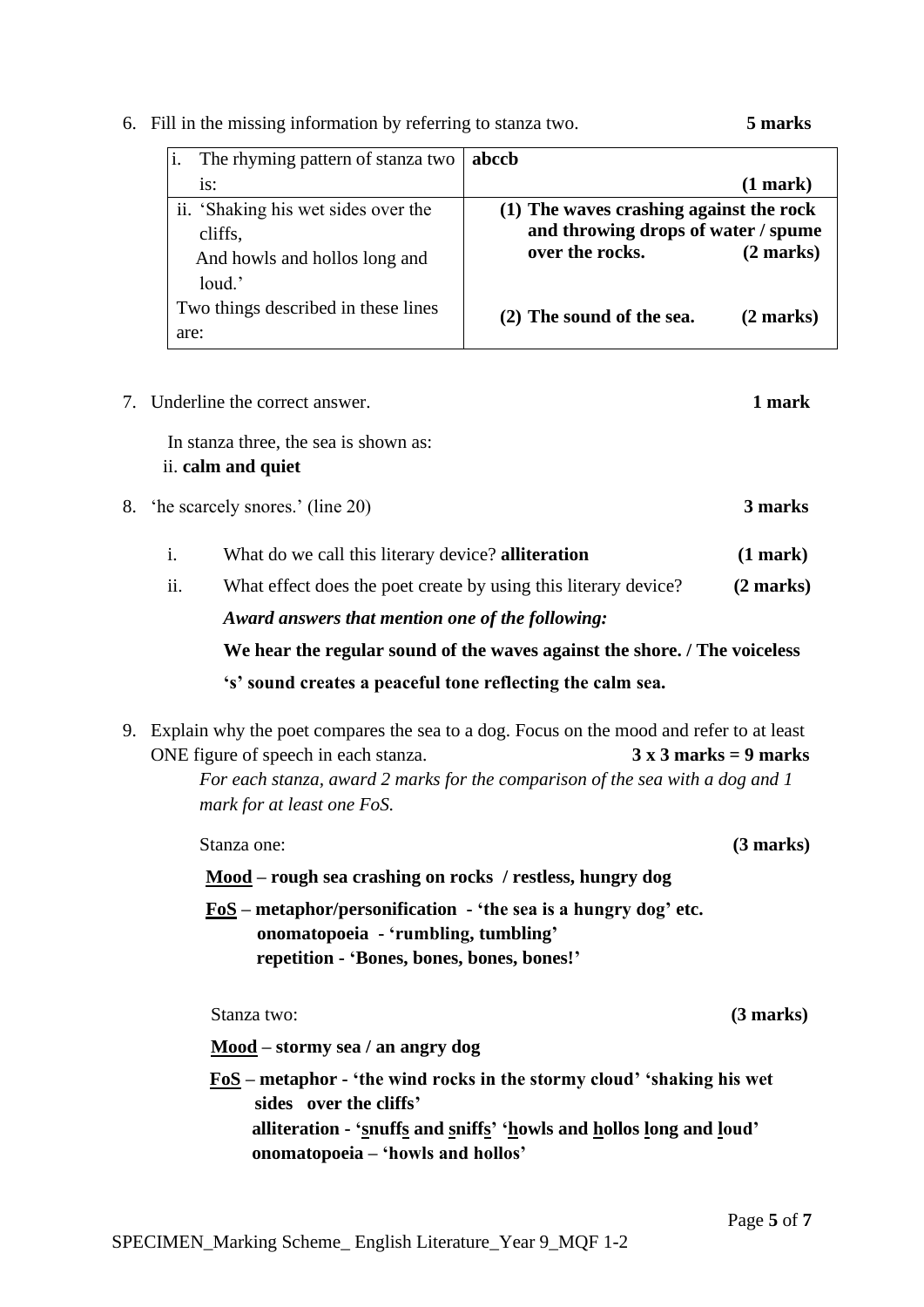Stanza three: **(3 marks) (3 marks)** 

**Mood – calm sea / sleeping dog** 

**FoS – personification – 'the grasses on the dune/ Play no more their reedy tune' 'with his head between his paws' alliteration of 's' – 'So quiet, so quiet, he scarcely snores.' repetition – 'So quiet, so quiet'**

10. Write about how this poem may/may not relate to your own experience of the sea.

### **4 marks**

 **Award up to 2 marks for the candidate's reference to their own experience of the sea and up to 2 marks on how this may/may not be linked to the poem.** 

## **SECTION C – UNSEEN PROSE 32 MARKS**

# 1. Underline the best answer. **5 x 1 mark= 5 marks** a. The text is written from the point of view of  **iii a third person narrator** b. The atmosphere created in the first sentence of the passage is  **iv gloomy** c. The text is about a **ii student who experiences something strange** d. The setting of the story is a  **i busy square** e. In lines 2 to 4 Ricky is feeling **iii scared** 2. Quote ONE phrase from lines 2 to 4 to support your answer about how Ricky is feeling. **1 mark** *Award 1 mark to any one of the two phrases below.*   **His skin prickled with alarm / the sensation that someone was looking back at him** 3. a. Find an example of repetition from lines 5 to 8. **1 mark (the phrase) 'and then'**  b. Underline the correct answer: **1 mark** The effect of this repetition is to show the reader that Ricky **iv needs to act quickly**

4. The second paragraph begins with a very short sentence (line 9). Explain what kind of feeling is brought out by the first short sentence. **2 marks It creates suspense (before the following description)**